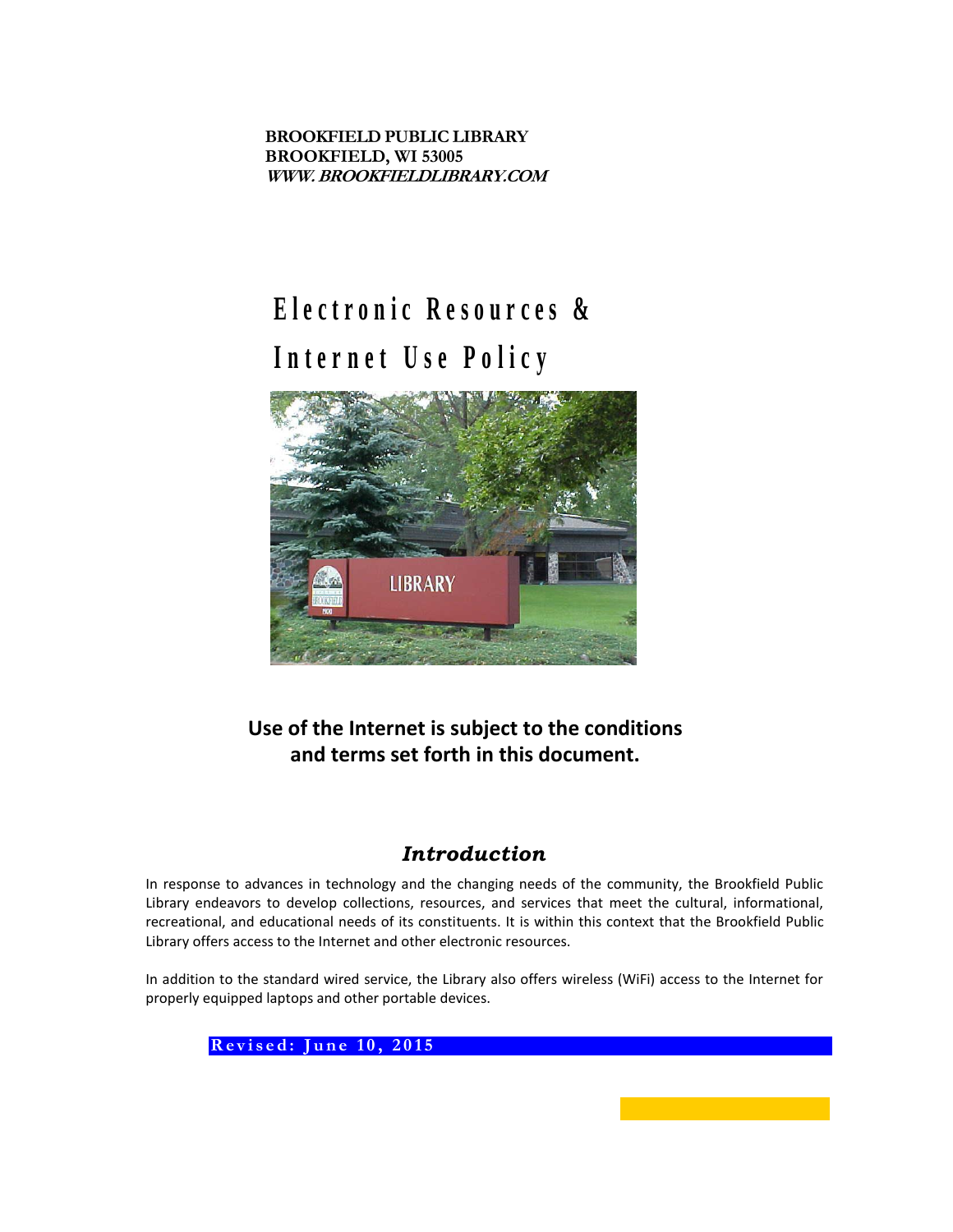The Internet, as an information resource, enables the library to provide access to ideas, information, and commentary from around the globe. While it offers access to a wealth of material that is personally, professionally, and culturally enriching to individuals of all ages, it also enables access to some material that may be considered controversial or inappropriate. The Brookfield Public Library does not monitor and has no control over the information accessed through the Internet and cannot be held responsible for its content.

The Internet may not be a secure medium for transmitting personal information such as name, address, or credit card numbers. Library patrons who reveal this information while using electronic resources do so at their own risk. The Library assumes no responsibility for any damages, direct or indirect, arising from the use of its Internet connection.

WiFi makes personal security risks even more visible. WiFi poses the same risks to your personal information that a wired network poses, as well as some new risks. WiFi users need to educate themselves about these risks, and take steps to secure their personal information. Cautious users may choose not to transmit such sensitive data as their social security number and the others noted above while using any WiFi hotspot, including the Library's. The Library cannot assure the safety of your data when using either its wired or wireless internet access services.



Not all sources on the Internet provide accurate, complete, or current information. As with any materials, the user must take responsibility for determining the validity of information found.

*Parents and guardians*, not the Library or its staff, are responsible for the Internet information selected and/or accessed by their children. Parents and guardians - and only parents or guardians - may restrict their children - and only their children - from access to Internet resources accessible through the Library. While access to the Internet from networked computers in the Children's Department is filtered, parents and guardians are cautioned the filters are not perfect and their use in no way guarantees that inappropriate sites can't be accessed. Children age 10 or younger *MUST* be directly supervised by a parent or guardian when using either wired or wireless Internet access services.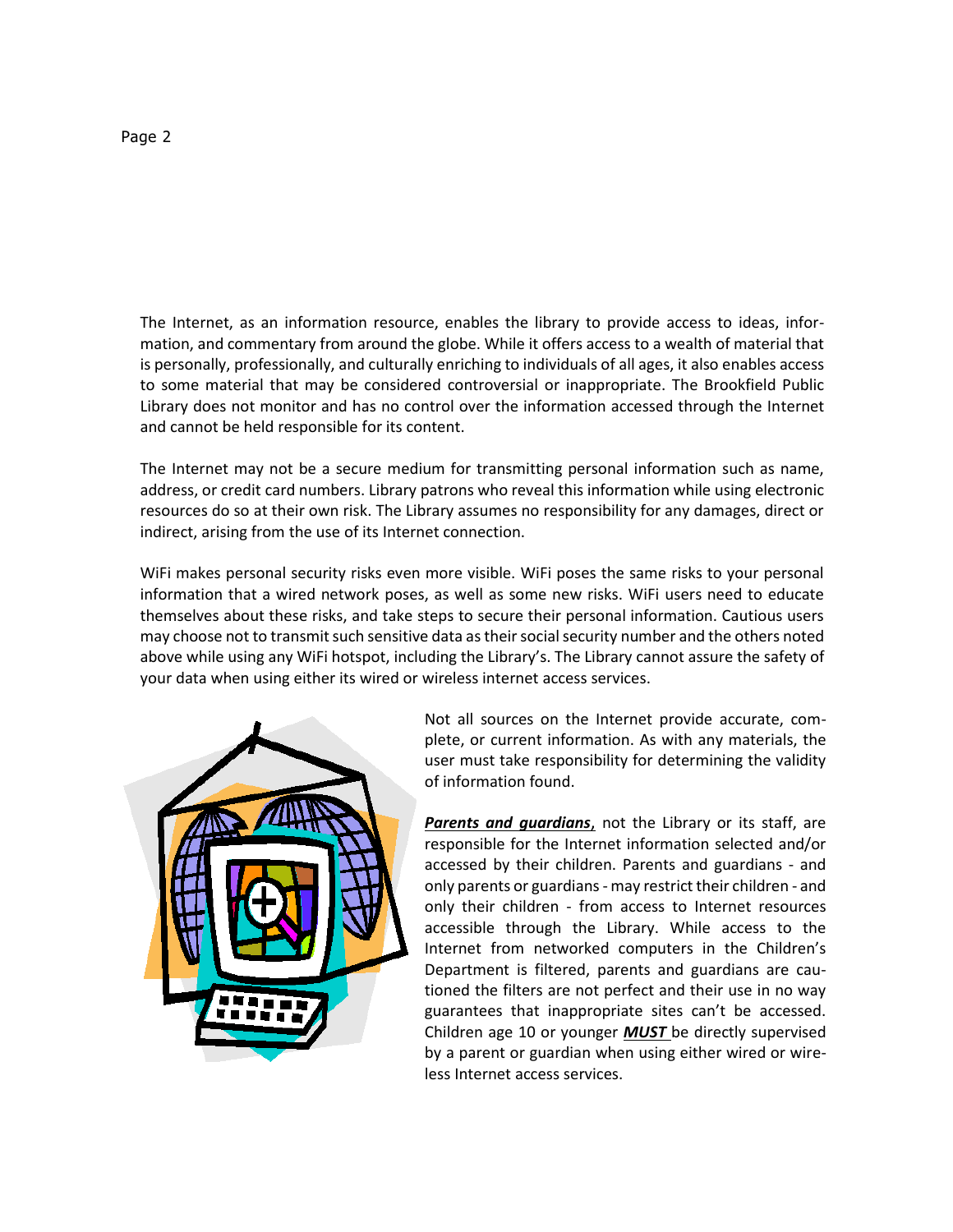Page 3

# **Use of Computers**

1. Patrons may have access to Library computers and/or wireless Internet service only during regular hours.

2. All users of wired Internet services must be authenticated with a Library card or guest pass when seated at a wired PC. Patrons under 18 using wired Internet access must have a *Permission and Release Form for Internet Access Use* signed by a parent or guardian on file. Library cards and guest passes may not be shared with others.

3. Both wireless and wired users must accept the Library's Internet Policy online before using the Internet.

4. Computers are available on a first-come, first-served basis. No reservations will be taken. There may be a time limit. If no one is waiting to use the computers, a patron may continue to use the computer until another patron wishes to do so. There is no time limit for wireless users, except for library open hours.

5. Printing will be charged per page. Wireless users may save their work to a portable storage device for use on one of the library's printers. Printers are not provided for laptops.

### *CAUTION:*

*Although a virus-checker is used on the wired Internet access computers, this will not completely protect a user from the chance of downloading a virus. Patrons are responsible for installing viruschecking software on their own computer. The Brookfield Public Library assumes no responsibility for any damages, direct or indirect, arising from use of its Internet services or from its connections to other electronic services.*

6. Since space is limited and noise from group conversations is disruptive to others, a maximum of two people can use a work station at one time, except in the case of a parent supervising minors under 18 years of age. All users are expected to respect the privacy of others, and not interfere with their use of the Library's resources.

7. All users are expected to use the Internet access computers and wireless service in accordance with the public nature of the location. Misuse of the computer or Internet access, such as viewing lewd, indecent, or obscene materials; or materials deemed "harmful to children" as defined in Wisconsin State Statutes, will result in the loss of a patron's Internet access privileges.

8. Library staff can often help with basic computer use, but cannot provide in-depth troubleshooting or training on hardware and software. Please note that the Library staff cannot assist you with your laptop, card, or configuration for use with its wireless service. In all cases, the staff will be glad to assist patrons in maximizing use of electronic services. Because of the requirements of overall staff scheduling, Internet-trained staff may not always be available. The staff can provide information about Internet training opportunities, and print resources.

8. Wireless access is available throughout the building, including the meeting rooms.